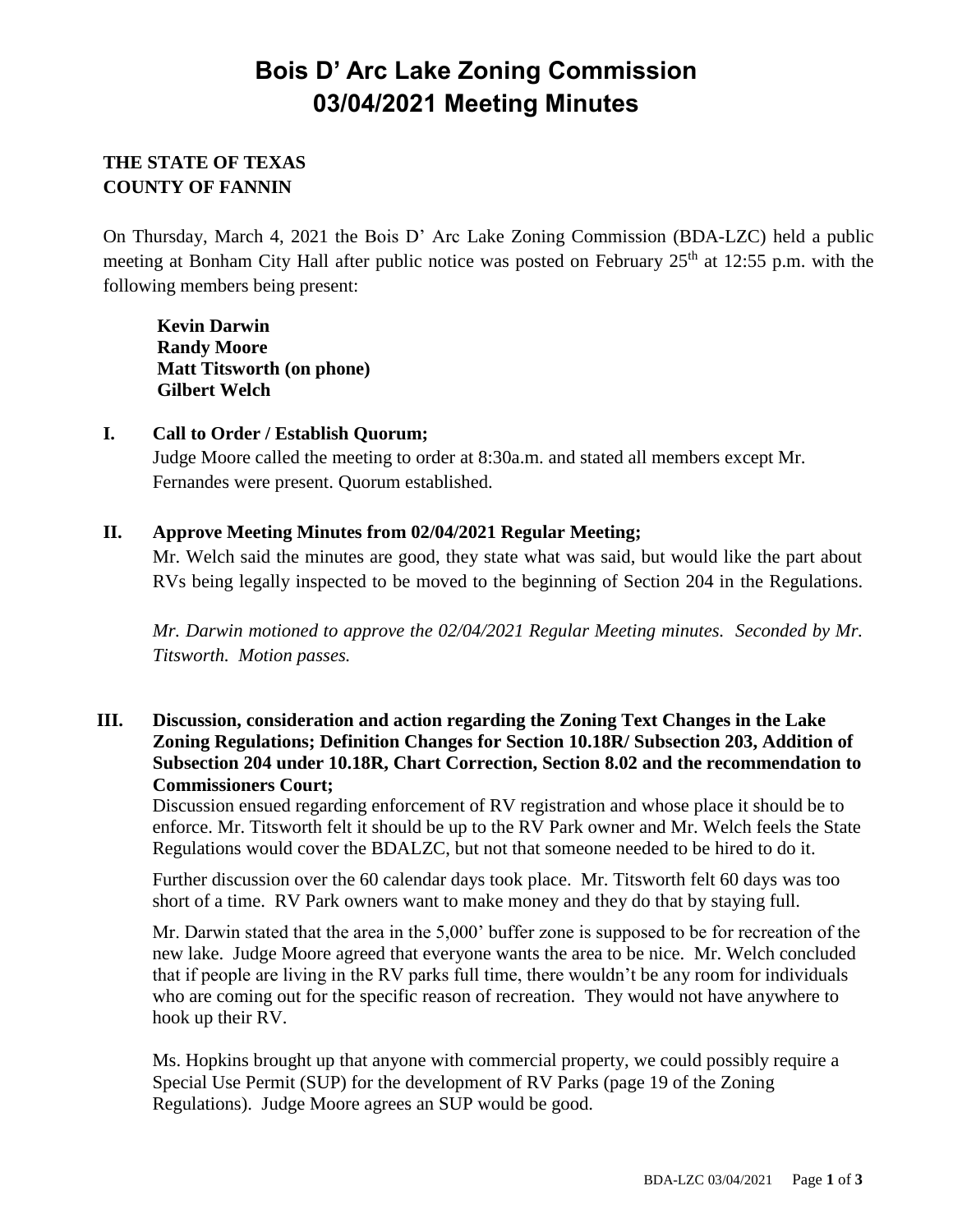Ms. Hopkins further stated that there are additional changes that need to be made in the manual. Judge Moore asked that she continue to note the changes/corrections needed and that the BDA-LZC would take it up at another time as they were not listed on the agenda item for this meeting.

*Mr. Welch motioned to accept the changes as discussed in the last BDA-LZC meeting with the exception of moving "Recreational Vehicle must be currently legally inspected with current registration and license and as may be otherwise required to lawfully be towed or operated on public roadways in the State of Texas" to the beginning of Section 204 and recommend these changes to the Commissioners Court for action.* 

(Previous meeting changes: \* Add "Calendar" under Sec. 203, RV Park, before the word 'days' \* Change last sentence of newly added Sec. 204(a) to "The exterior area of a travel trailer shall be no more than 400 square feet including pull-outs" \* Change the word 'delegate' under Sec. 1.07, Conflicts with other Laws; Exceptions, to "choose not to exercise".) Chart changes: Pg 68, Table 6 – Remove Hearing for BDA-LZC under Special Exception and Table 7 – Remove Hearing for BDA-LZC under Special Exception. Those do not require a hearing before the BDA-LZC.

*Seconded by Mr. Darwin. Motion passes.*

#### **IV. Discussion, consideration and action regarding the Change in Zoning request of 1.75 acres on CR 2900 in Dodd City from Agriculture to Rural Estate Single Family District and the recommendation to Commissioners Court;**

No action. This item was passed on since there was no hearing (notice was missing the  $CR \#$ ). New hearing and action item will be April 1, 2021.

### **V. Discussion, consideration and action to approve the removal of property that is double zoned in both Bois d'Arc Lake Zoning and the City of Bonham Zoning from the Bois d'Arc Lake Zoning map per recommendation from Freese & Nichols;**

No action on this item, but overall it was decided that the best course of action would be to meet with the City of Bonham to get on the same page regarding the double zoned property. Ask if they would let BDALZC/Fannin County know if they are doing any planning and zoning in the 5,000' buffer.

#### **VI. Discussion consideration and action regarding changes and/or modifications requested by landowners;**

No action.

**VII. Public Forum;**

No comments.

### **VIII. Set next BDA-LZC Regular Meeting date;**